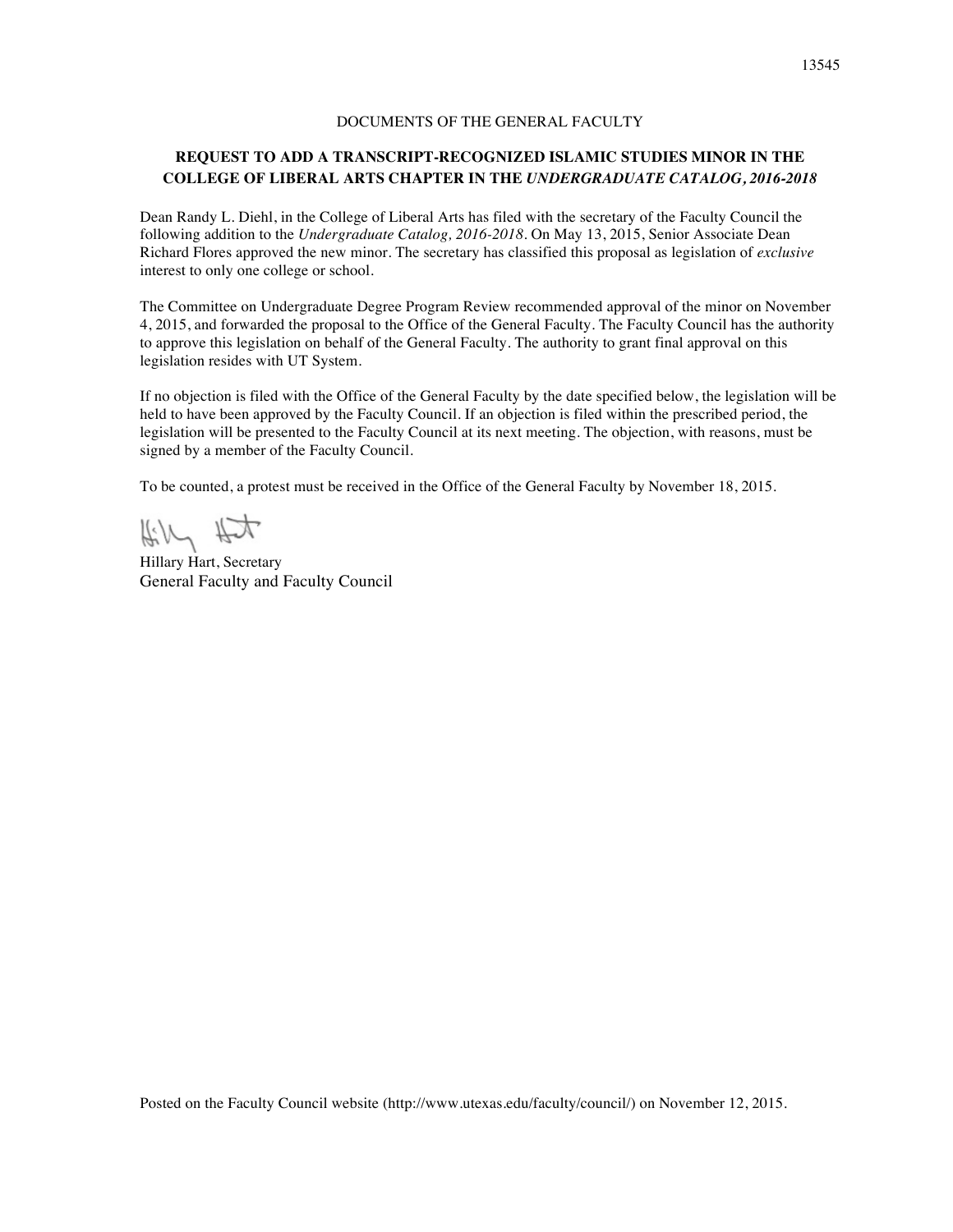**1. Type of Proposal**  $\boxtimes$  New Transcript-Recognized Minor Change an Existing Transcript-Recognized Minor Delete a Transcript-Recognized Minor

- **2. Official Name:** Transcript-Recognized Minor in Islamic Studies
- **3. Proposed Implementation Date**: Fall 2016
- **4. Field of Study, CIP Code** (administrative unit awarding the certificate)**:** ISL
- **5. Statement of Objective** We would like to offer students the option of completing an Islamic Studies transcript-recognized minor.
- **6. Admissions requirement (if any):** N/A
- **7. Number of Students Expected to Receive the Transcript-Recognized Minor Each Semester:** Five to ten.
- **8. Anticipated Enrollment Capacity?** Twenty-five to thirty.
- **9.** Number of Hours Required for Completion: Fifteen

| Name of Faculty     | College/Department | Title at UT Austin   | Highest Degree and   |
|---------------------|--------------------|----------------------|----------------------|
| Member              |                    |                      | Awarding Institution |
| Kamran Aghaie       | COLA, MES          | Chair, DMES          | PhD, UCLA            |
| Karin Wilkins       | COLA, MES          | Chair, CMES          | PhD, U Penn          |
| <b>Blake Atwood</b> | COLA, MES          | Assistant Professor, | PhD, UT Austin       |
|                     |                    | <b>DMES</b>          |                      |
| Na'ama Pat-El       | COLA, MES          | Assistant Professor, | PhD, Harvard         |
|                     |                    | <b>DMES</b>          | University           |
| Jonathan Kaplan     | COLA, MES          | Assistant Professor, | Harvard University,  |
|                     |                    | <b>DMES</b>          | Cambridge, Mass.     |
|                     |                    |                      | Ph.D., 2010          |

**10. Composition of the Minor Faculty Committee (including the committee chair**):

**11. Academic Course Requirements**: Use this table to identify the courses that qualify for this minor program.

| Course         | Course Title                              | <b>SCH</b> |
|----------------|-------------------------------------------|------------|
| Abbreviation   |                                           |            |
| and Number     |                                           |            |
| <b>ISL 310</b> | Intro to Islam                            | 3          |
|                |                                           |            |
|                |                                           |            |
| <b>ISL 340</b> | Topics in Islam                           | 3          |
|                |                                           |            |
|                |                                           |            |
| <b>ISL 372</b> | Topics in Islamic Cultures                | 3          |
| <b>ISL 373</b> | Topics in Middle Eastern Islamic Cultures | 3          |